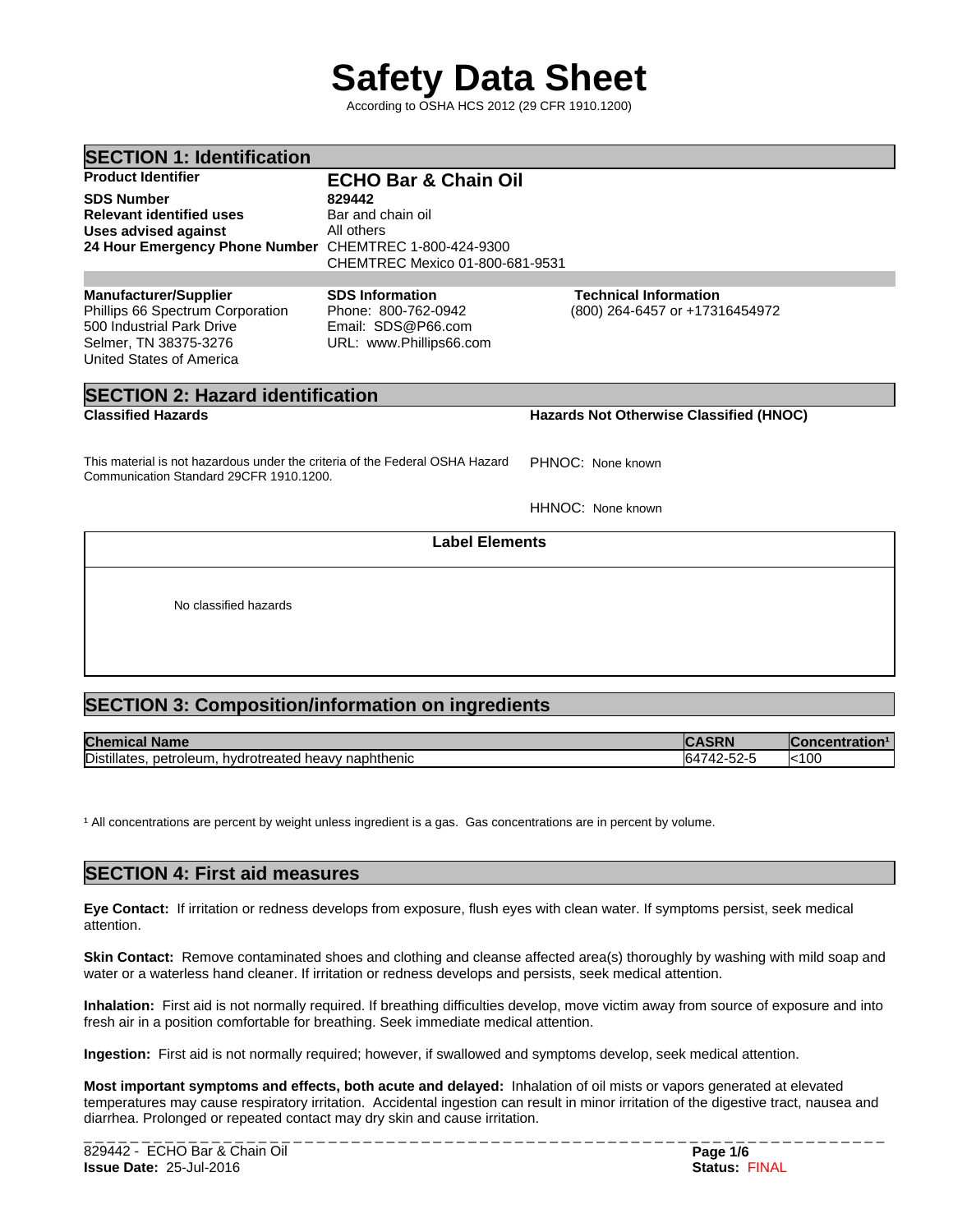**Notes to Physician:**Acute aspirations of large amounts of oil-laden material may produce a serious aspiration pneumonia. Patients who aspirate these oils should be followed for the development of long-term sequelae. Inhalation exposure to oil mists below current workplace exposure limits is unlikely to cause pulmonary abnormalities.

# **SECTION 5: Firefighting measures**

#### **NFPA 704 Hazard Class**

**Health:** 0 **Flammability:** 1 **Instability:** 0 0 (Minimal)

\_ \_ \_ \_ \_ \_ \_ \_ \_ \_ \_ \_ \_ \_ \_ \_ \_ \_ \_ \_ \_ \_ \_ \_ \_ \_ \_ \_ \_ \_ \_ \_ \_ \_ \_ \_ \_ \_ \_ \_ \_ \_ \_ \_ \_ \_ \_ \_ \_ \_ \_ \_ \_ \_ \_ \_ \_ \_ \_ \_ \_ \_ \_ \_ \_ \_ \_ \_ \_

1 (Slight) 2 (Moderate) 3 (Serious) 4 (Severe)

**Extinguishing Media:** Dry chemical, carbon dioxide, foam, or water spray is recommended. Water or foam may cause frothing of materials heated above 212°F / 100°C. Carbon dioxide can displace oxygen. Use caution when applying carbon dioxide in confined spaces. Simultaneous use of foam and water on the same surface is to be avoided as water destroys the foam.

#### **Specific hazards arising from the chemical**

**Unusual Fire & Explosion Hazards:** This material may burn, butwill not ignite readily. If container is not properly cooled, it can rupture in the heat of a fire.

**Hazardous Combustion Products:** Combustion may yield smoke, carbon monoxide, and other products of incomplete combustion. Oxides of sulfur, nitrogen or phosphorus may also be formed.

**Special protective actions for fire-fighters:** For fires beyond the initial stage, emergency responders in the immediate hazard area should wear protective clothing. When the potential chemical hazard is unknown, in enclosed or confined spaces, a self contained breathing apparatus should be worn. In addition, wear other appropriate protective equipment as conditions warrant (see Section 8). Isolate the hazard area and deny entry to unnecessary and unprotected personnel. Stop spill/release if it can be done safely. Move undamaged containers from immediate hazard area if it can be done safely. Water spray may be useful in minimizing or dispersing vapors and to protect personnel. Cool equipment exposed to fire with water, if it can be done safely. Avoid spreading burning liquid with water used for cooling purposes.

#### **See Section 9 for Flammable Properties including Flash Point and Flammable (Explosive) Limits**

## **SECTION 6: Accidental release measures**

**Personal precautions, protective equipment and emergency procedures:** This material may burn, butwill not ignite readily. Keep all sources of ignition away from spill/release. Stay upwind and away from spill/release. Avoid direct contact with material. For large spillages, notify persons down wind of the spill/release, isolate immediate hazard area and keep unauthorized personnel out. Wear appropriate protective equipment, including respiratory protection, as conditions warrant (see Section 8). See Sections 2 and 7 for additional information on hazards and precautionary measures.

**Environmental Precautions:** Stop and contain spill/release if it can be done safely. Prevent spilled material from entering sewers, storm drains, other unauthorized drainage systems, and natural waterways. Use water sparingly to minimize environmental contamination and reduce disposal requirements. If spill occurs on water notify appropriate authorities and advise shipping of any hazard. Spills into or upon navigable waters, the contiguous zone, or adjoining shorelines that cause a sheen or discoloration on the surface of the water, may require notification of the National Response Center (phone number 800-424-8802).

**Methods and material for containment and cleaning up:** Notify relevant authorities in accordance with all applicable regulations. Immediate cleanup of any spill is recommended. Dike far ahead of spill for later recovery or disposal. Absorb spill with inert material such as sand or vermiculite, and place in suitable container for disposal. If spilled on water remove with appropriate methods (e.g. skimming, booms or absorbents). In case of soil contamination, remove contaminated soil for remediation or disposal, in accordance with local regulations.

Recommended measures are based on the most likely spillage scenarios for this material; however local conditions and regulations may influence or limit the choice of appropriate actions to be taken. See Section 13 for information on appropriate disposal.

# **SECTION 7: Handling and storage**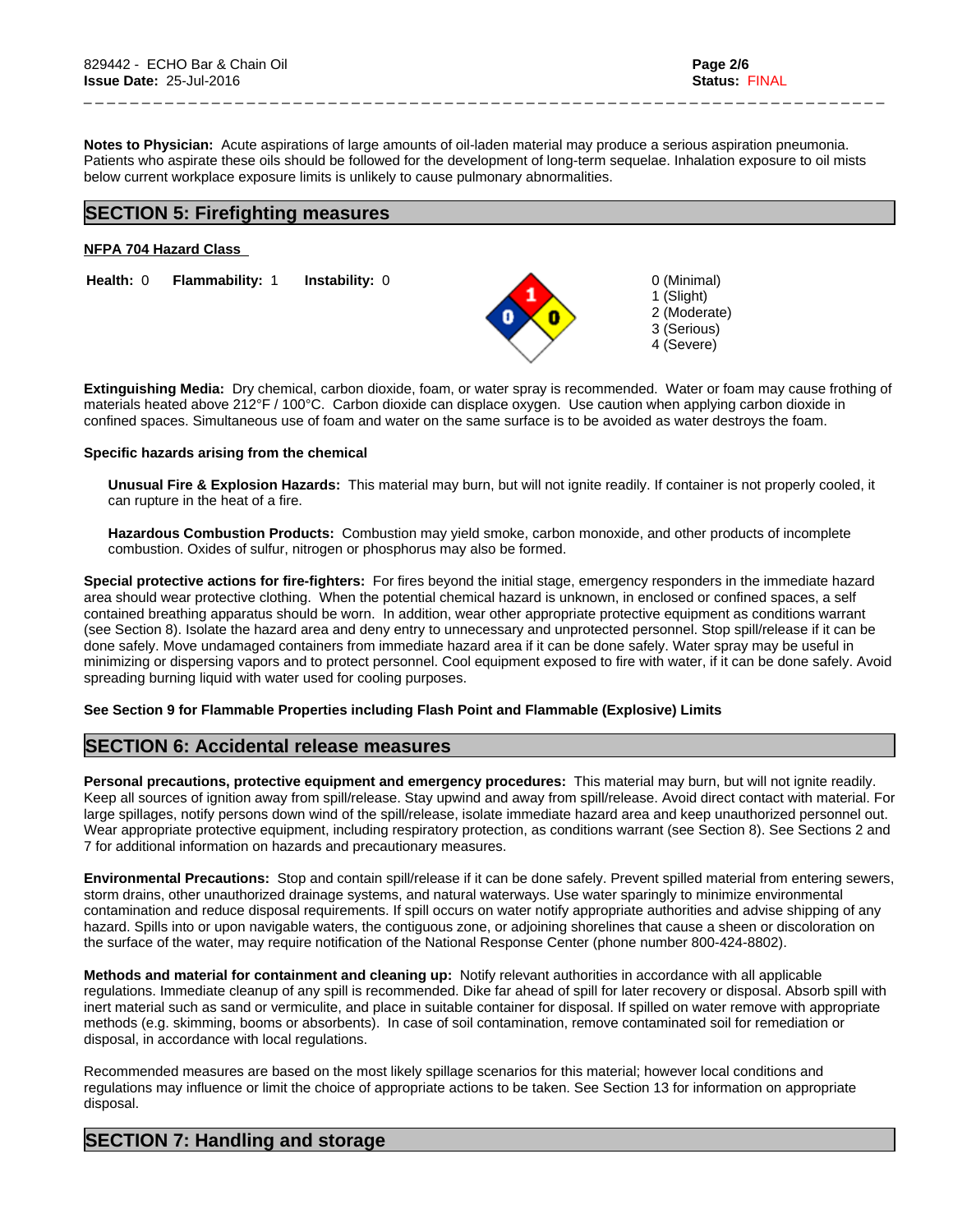**Precautions for safe handling:** Keep away from flames and hot surfaces. Wash thoroughly after handling. Use good personal hygiene practices and wear appropriate personal protective equipment (see section 8). Spills will produce very slippery surfaces. Do not enter confined spaces such as tanks or pits without following proper entry procedures such as ASTM D-4276 and 29CFR 1910.146. Do not wear contaminated clothing or shoes.

\_ \_ \_ \_ \_ \_ \_ \_ \_ \_ \_ \_ \_ \_ \_ \_ \_ \_ \_ \_ \_ \_ \_ \_ \_ \_ \_ \_ \_ \_ \_ \_ \_ \_ \_ \_ \_ \_ \_ \_ \_ \_ \_ \_ \_ \_ \_ \_ \_ \_ \_ \_ \_ \_ \_ \_ \_ \_ \_ \_ \_ \_ \_ \_ \_ \_ \_ \_ \_

**Conditions for safe storage:**Keep container(s) tightly closed and properly labeled. Use and store this material in cool, dry, well-ventilated area away from heat and all sources of ignition. Store only in approved containers. Keep away from any incompatible material (see Section 10). Protect container(s) against physical damage.

"Empty" containers retain residue and may be dangerous. Do not pressurize, cut, weld, braze, solder, drill, grind, or expose such containers to heat, flame, sparks, or other sources of ignition. They may explode and cause injury or death."Empty" drums should be completely drained, properly bunged, and promptly shipped to the supplier or a drum reconditioner. All containers should be disposed of in an environmentally safe manner and in accordance with governmental regulations. Before working on or in tanks which contain or have contained this material, refer to OSHA regulations, ANSI Z49.1, and other references pertaining to cleaning, repairing, welding, or other contemplated operations.

# **SECTION 8: Exposure controls/personal protection**

Note: State, local or other agencies or advisory groups may have established more stringent limits. Consult an industrial **hygienist or similar professional, or your local agencies, for further information.**

**Engineering controls:** General ventilation should be adequate for normal conditions of intended use. Additional engineering controls may be necessary if working with the product in enclosed areas and/or at elevated temperatures.

Eye/Face Protection: The use of eye/face protection is not normally required; however, good industrial hygiene practice suggests the use of eye protection that meets or exceeds ANSI Z.87.1 whenever working with chemicals.

**Skin/Hand Protection:** The use of skin protection is not normally required; however, good industrial hygiene practice suggests the use of gloves or other appropriate skin protection whenever working with chemicals. Suggested protective materials: Nitrile

**Respiratory Protection:** Respiratory protection is not normally required under intended conditions of use. Emergencies or conditions that could result in significant airborne exposures may require the use of NIOSH approved respiratory protection. An industrial hygienist or other appropriate health and safety professional should be consulted for specific guidance under these situations.

A respiratory protection program that meets or is equivalent to OSHA 29 CFR 1910.134 and ANSI Z88.2 should be followed whenever workplace conditions warrant a respirator's use. Air purifying respirators provide limited protection and cannot be used in atmospheres that exceed the maximum use concentration (as directed by regulation or the manufacturer's instructions), in oxygen deficient (less than 19.5 percent oxygen) situations, or under conditions that are immediately dangerous to life and health (IDLH).

Suggestions provided in this section for exposure control and specific types of protective equipment are based on readily available information. Users should consult with the specific manufacturer to confirm the performance of their protective **equipment. Specific situations may require consultation with industrial hygiene, safety, or engineering professionals.**

## **SECTION 9: Physical and chemical properties**

 **Note:** Unless otherwise stated, values are determined at 20°C (68°F) and 760 mm Hg (1 atm). Data represent typical values and are not intended to be specifications.

| Appearance: Amber                              | <b>Flash Point:</b> 425 °F / 218 °C                                        |
|------------------------------------------------|----------------------------------------------------------------------------|
| <b>Physical Form: Liquid</b>                   | Test Method: Cleveland Open Cup (COC), ASTM D92                            |
| <b>Odor:</b> Slight hydrocarbon                | Initial Boiling Point/Range: No data                                       |
| <b>Odor Threshold: No data</b>                 | Vapor Pressure: $<$ 1 mmHg @ 20 $^{\circ}$ C                               |
| <b>pH:</b> Not applicable                      | Partition Coefficient (n-octanol/water) (Kow): No data                     |
| Vapor Density (air=1): $>1$                    | Melting/Freezing Point: No data                                            |
| Upper Explosive Limits (vol % in air): No data | Auto-ignition Temperature: No data                                         |
| Lower Explosive Limits (vol % in air): No data | Decomposition Temperature: No data                                         |
| Evaporation Rate (nBuAc=1): <1                 | <b>Specific Gravity (water=1):</b> $0.9194 \& 60^{\circ}F (15.6^{\circ}C)$ |
| <b>Particle Size: Not applicable</b>           | <b>Bulk Density: 7.6 lbs/gal</b>                                           |
| <b>Percent Volatile: No data</b>               | Viscosity: 10.3 cSt @ 100°C; 146 cSt @ 40°C                                |
| Flammability (solid, gas): Not applicable      | <b>Solubility in Water: Negligible</b>                                     |

# **SECTION 10: Stability and reactivity**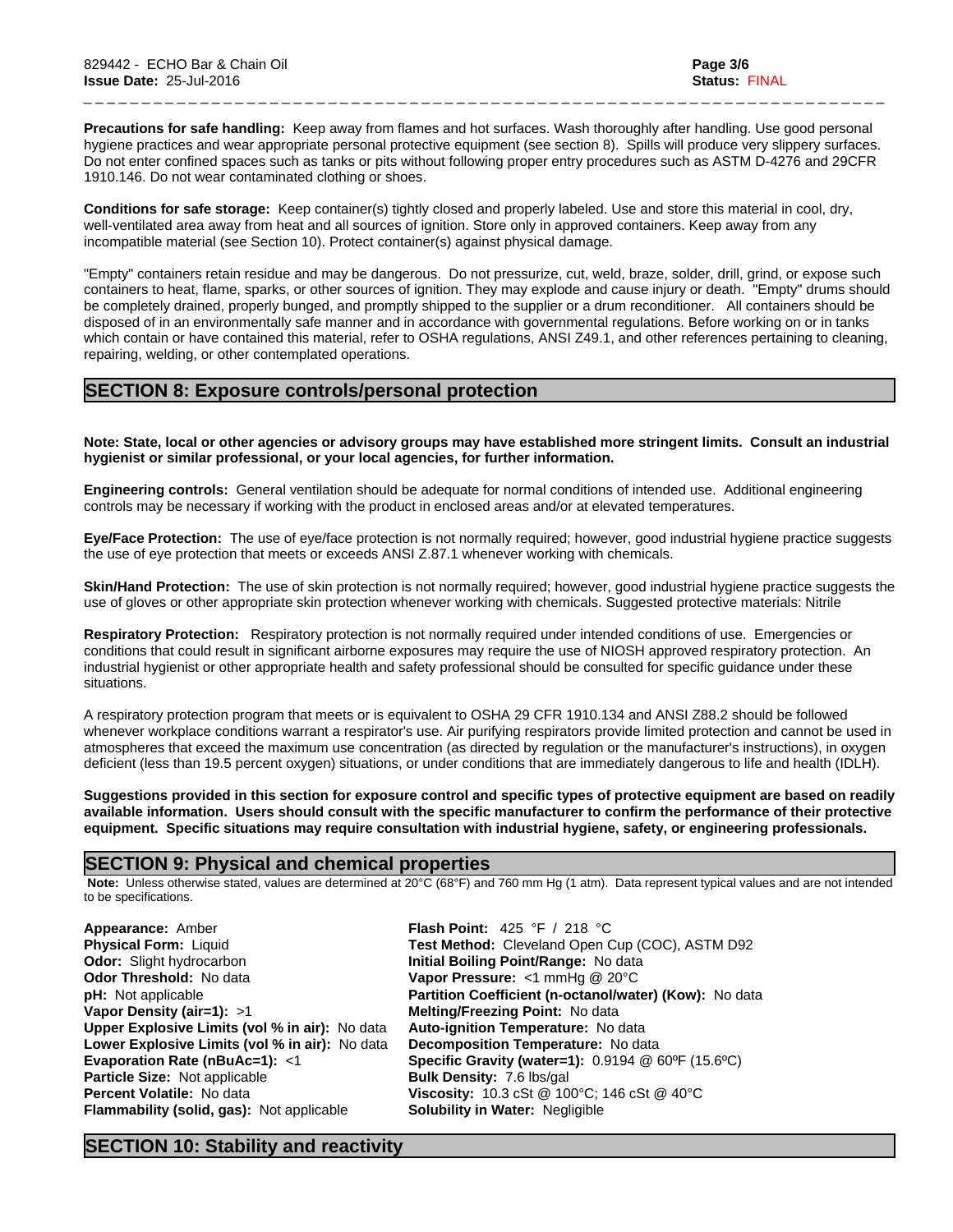**Reactivity:** Not chemically reactive.

**Chemical stability:** Stable under normal ambient and anticipated conditions of use.

**Possibility of hazardous reactions:** Hazardous reactions not anticipated.

**Conditions to avoid:** Extended exposure to high temperatures can cause decomposition. Avoid all possible sources of ignition.

\_ \_ \_ \_ \_ \_ \_ \_ \_ \_ \_ \_ \_ \_ \_ \_ \_ \_ \_ \_ \_ \_ \_ \_ \_ \_ \_ \_ \_ \_ \_ \_ \_ \_ \_ \_ \_ \_ \_ \_ \_ \_ \_ \_ \_ \_ \_ \_ \_ \_ \_ \_ \_ \_ \_ \_ \_ \_ \_ \_ \_ \_ \_ \_ \_ \_ \_ \_ \_

**Incompatible materials:** Avoid contact with strong oxidizing agents and strong reducing agents.

**Hazardous decomposition products:** Not anticipated under normal conditions of use.

# **SECTION 11: Toxicological information**

# **Information on Toxicological Effects**

| <b>Substance / Mixture</b> |
|----------------------------|
|----------------------------|

| <b>Acute Toxicity</b> | <b>Hazard</b>          | <b>Additional Information</b> | LC50/LD50 Data            |
|-----------------------|------------------------|-------------------------------|---------------------------|
|                       |                        |                               |                           |
| <b>Inhalation</b>     | Unlikely to be harmful |                               | >5 mg/L (mist, estimated) |
|                       |                        |                               |                           |
| Dermal                | Unlikely to be harmful |                               | $> 2$ g/kg (estimated)    |
|                       |                        |                               |                           |
| Oral                  | Unlikely to be harmful |                               | > 5 g/kg (estimated)      |
|                       |                        |                               |                           |

**Aspiration Hazard:** Not expected to be an aspiration hazard.

**Skin Corrosion/Irritation:** Not expected to be irritating. Repeated exposure may cause skin dryness or cracking.

**Serious Eye Damage/Irritation:** Not expected to be irritating.

**Skin Sensitization:** Not expected to be a skin sensitizer.

**Respiratory Sensitization:** No information available.

**Specific Target Organ Toxicity (Single Exposure):** Not expected to cause organ effects from single exposure.

**Specific Target Organ Toxicity (Repeated Exposure):** Not expected to cause organ effects from repeated exposure.

**Carcinogenicity:** Not expected to cause cancer.

**Germ Cell Mutagenicity:** Not expected to cause heritable genetic effects.

**Reproductive Toxicity:** Not expected to cause reproductive toxicity.

# **Information on Toxicological Effects of Components**

## **Distillates, petroleum, hydrotreated heavy naphthenic**

*Carcinogenicity:* This oil has been highly refined by a variety of processes to reduce aromatics and improve performance characteristics. It meets the IP-346 criteria of less than 3 percent PAH's and isnot considered a carcinogen by the International Agency for Research on Cancer.

# **SECTION 12: Ecological information**

# **GHS Classification:**

# **No classified hazards**

**Toxicity:** All acute aquatic toxicity studies on samples of lubricant base oils show acute toxicity values greater than 100 mg/L for invertebrates, algae and fish. These tests were carried out on water accommodated fractions and the results are consistent with the predicted aquatic toxicity of these substances based on their hydrocarbon compositions.

**Persistence and Degradability:** The hydrocarbons in this material are not readily biodegradable, but since they can be degraded by microorganisms, they are regarded as inherently biodegradable.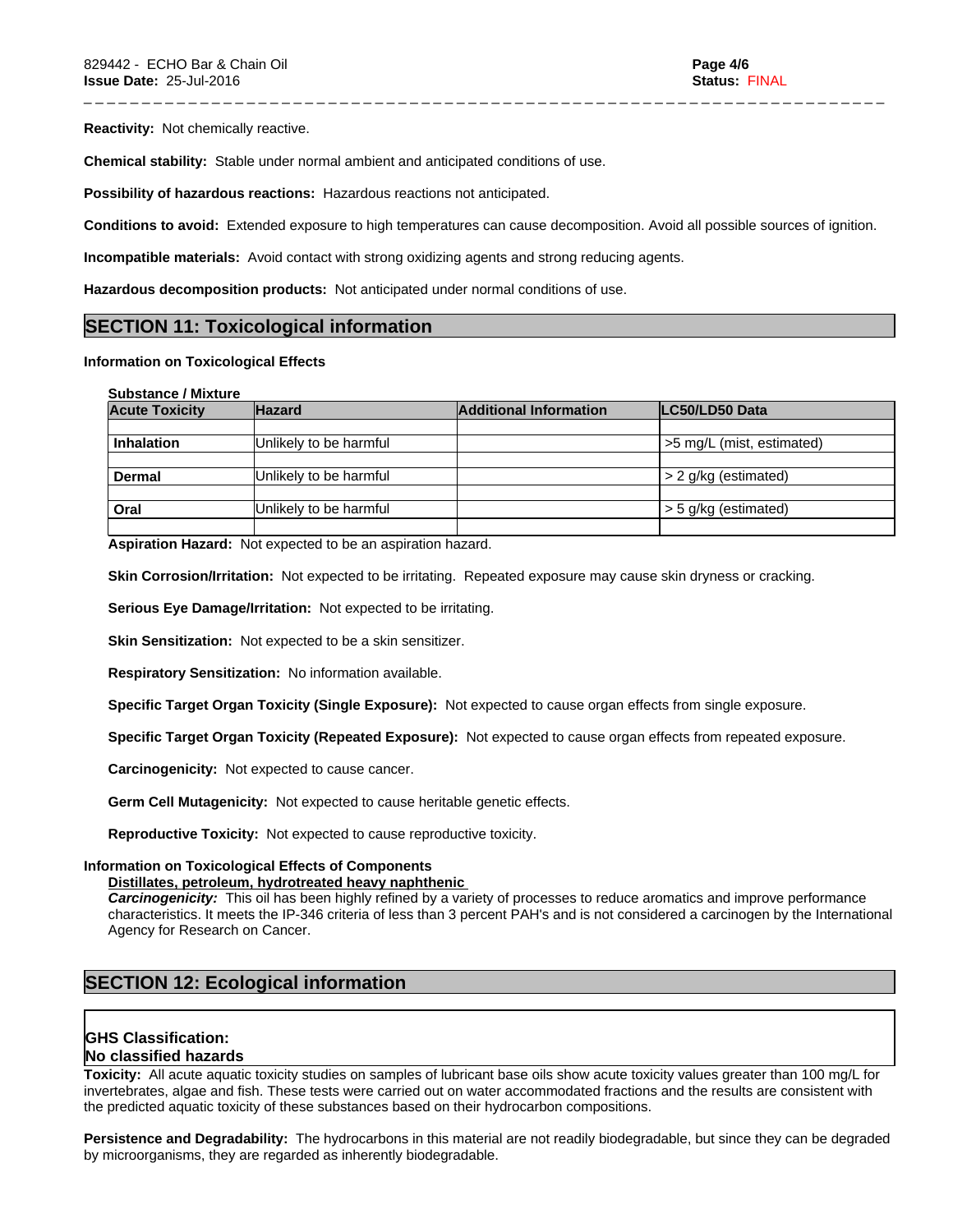**Bioaccumulative Potential:** Log Kow values measured for the hydrocarbon components of this material are greater than 5.3, and therefore regarded as having the potential to bioaccumulate. In practice, metabolic processes may reduce bioconcentration.

\_ \_ \_ \_ \_ \_ \_ \_ \_ \_ \_ \_ \_ \_ \_ \_ \_ \_ \_ \_ \_ \_ \_ \_ \_ \_ \_ \_ \_ \_ \_ \_ \_ \_ \_ \_ \_ \_ \_ \_ \_ \_ \_ \_ \_ \_ \_ \_ \_ \_ \_ \_ \_ \_ \_ \_ \_ \_ \_ \_ \_ \_ \_ \_ \_ \_ \_ \_ \_

**Mobility in Soil:** Volatilization to air is not expected to be a significant fate process due to the low vapor pressure of this material. In water, base oils will float and spread over the surface at a rate dependent upon viscosity. There will be significant removal of hydrocarbons from the water by sediment adsorption. In soil and sediment, hydrocarbon components will show low mobility with adsorption to sediments being the predominant physical process. The main fate process is expected to be slow biodegradation of the hydrocarbon constituents in soil and sediment.

**Other adverse effects:** None anticipated.

# **SECTION 13: Disposal considerations**

The generator of a waste is always responsible for making proper hazardous waste determinations and needs to consider state and local requirements in addition to federal regulations. This material, if discarded as produced, would not be a federally regulated RCRA "listed" hazardous waste and is not believed to exhibit characteristics of hazardous waste. See Sections 7 and 8 for information on handling, storage and personal protection and Section 9 for physical/chemical properties. It is possible that the material as produced contains constituents which are not required to be listed in the SDS but could affect the hazardous waste determination. Additionally, use which results in chemical or physical change of this material could subject it to regulation as a hazardous waste.This material under most intended uses would become "Used Oil" due to contamination by physical or chemical impurities. Whenever possible, Recycle used oil in accordance with applicable federal and state or local regulations. Container contents should be completely used and containers should be emptied prior to discard.

# **SECTION 14: Transport information**

#### **U.S. Department of Transportation (DOT)**

**UN Number:** Not regulated **UN proper shipping name:** None **Transport hazard class(es):** None **Packing Group:** None **Environmental Hazards:** This product does not meet the DOT/UN/IMDG/IMO criteria of a marine pollutant **Special precautions for user:** If shipped by land in a packaging having a capacity of 3,500 gallons or more, the provisions of 49 CFR, Part 130 apply. (Contains oil)

**Transport in bulk according to Annex II of MARPOL 73/78 and the IBC Code:** Not applicable

# **SECTION 15: Regulatory information**

#### **CERCLA/SARA - Section 302 Extremely Hazardous Substances and TPQs (in pounds):**

This material does not contain any chemicals subject to the reporting requirements of SARA 302 and 40 CFR 372.

#### **CERCLA/SARA - Section 311/312 (Title III Hazard Categories)**

| <b>Acute Health Hazard:</b>   | N٥ |
|-------------------------------|----|
| <b>Chronic Health Hazard:</b> | N٥ |
| Fire Hazard:                  | N٥ |
| <b>Pressure Hazard:</b>       | N٥ |
| <b>Reactive Hazard:</b>       | N٥ |

#### **CERCLA/SARA - Section 313 and 40 CFR 372:**

This material does not contain any chemicals subject to the reporting requirements of SARA 313 and 40 CFR 372.

#### **EPA (CERCLA) Reportable Quantity (in pounds):**

This material does not contain any chemicals with CERCLA Reportable Quantities.

#### **California Proposition 65:**

This material does not contain any chemicals which are known to the State of California to cause cancer, birth defects or other reproductive harm at concentrations that trigger the warning requirements of California Proposition 65.

#### **International Hazard Classification**